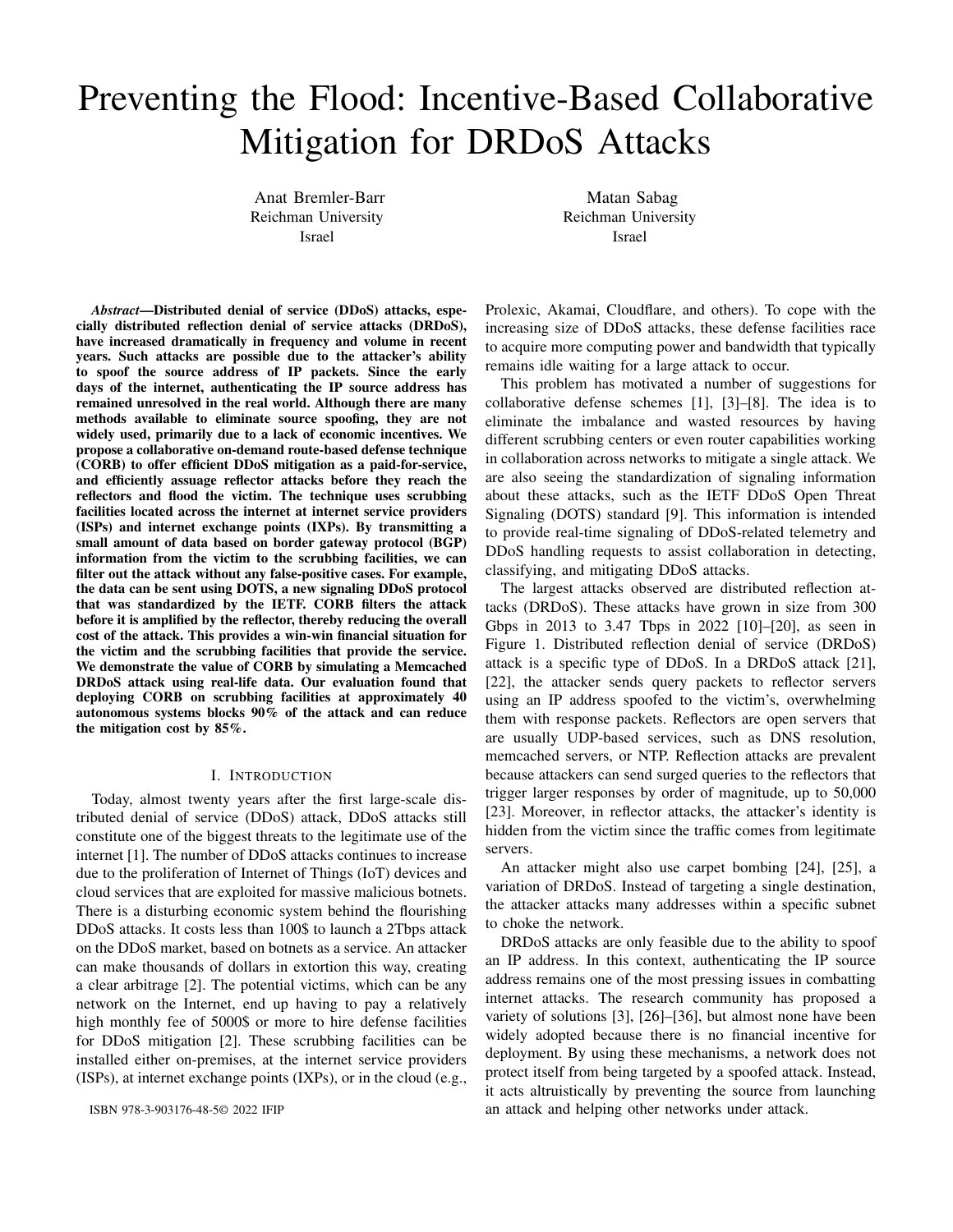

Fig. 1. Growth in volume of DRDoS attacks

This paper proposes a Collaborative On-Demand Route Based (CORB) DRDoS mitigation defense scheme to combat reflector attacks by using BGP route information. CORB is based on several simple observations:

Collaborative defense is necessary: To cost-effectively deal with the increasing number of DDoS attacks over the global internet, it is essential to collaborate and facilitate the power to mitigate across organizations. Financial incentives are essential to motivate collaboration, and smart-contracts such as those used in blockchain technologies can make payment for collaborative defense more feasible [5].

Attack mitigation is best performed closer to the source, before amplification takes place: Before amplification, the volume of traffic that needs to be handled is much smaller. In some cases, using a solution closer to the victim can be too late because the network has already been saturated [1]. Mitigation costs are also higher once the attack reaches the victim because they are, in most cases, proportional to traffic volumes. Moreover, in DR-DoS, it is more difficult to identify the attacked packets after amplification. This is because they are not spoofed since they are triggered from the reflector to the victim. Route based mitigation is practical using BGP information: In DRDoS, packets are spoofed to appear to originate from the victim, but their actual routing differs from the route taken by a legitimate packet sent by the victim. These cases can be identified by examining the victim's BGP information, which reveals the route information. Because many attacks today are multi-vector attacks, using multiple reflectors and protocols, one of the advantages of CORB is that it addresses the root cause to identify spoofing regardless of the protocol. We explain this simple idea and discuss different approaches to deploying CORB in Section III. Previous theoretical papers have already highlighted BGP information as a valuable resource. However, they made some unrealistic assumptions, such as changing the BGP protocol (see Section VI). We present a feasible and practical solution. In CORB's basic mode (CORB-loose), the victim's signal

to the scrubbing facilities is merely a list of headers to filter, where the source is the victim, and the destination is the reflector. Based on the information derived from the attack traffic and the victim's BGP table, the information is signaled in real time (e.g., through the DOTS protocol). The technique has zero-false positives and it does not assume anything about the characteristics of the BGP routes, such as whether or not they are symmetric.

Mitigation based on the source address: Mitigation solutions are usually tailored for traffic in which the destination address is the target of an attack. In order to effectively mitigate an attack before reflection occurs, mitigation solutions should target traffic whose source address matches that of the victim. Note that this is legally acceptable, since the victim is–or appears to be–the owner of packets. Therefore, the mechanism is also GDPR compliant from a privacy perspective. As far as authentication is concerned, the same mechanism should be applied to mitigation by source address as it is to mitigation by destination address. Moreover, current standard mechanisms such as BGP Flowspec [37], allow filtering based on information such as the source address.

The remainder of the paper is organized as follows. Section II provides an overview of the CORB architecture at a high level. Section III examines CORB's implementation details in detail, demonstrating that it is both feasible and practical. By simulating the Github Memcached attack in 2018, Section IV illustrates how CORB can mitigate DRDoS attacks before amplification occurs, drastically reducing network bandwidth consumption and mitigation costs. Section V examines implementation details pertaining to DOTS. Chapter VI covers related work.

Although this work focuses on DRDoS attacks, our mechanism can be applied with other collaborative defense techniques. As the size of the attack increases, we believe it becomes essential to implement a collaborative solution that offers financial incentive to mitigate DDoS attacks and deal with this growing threat. This paper is a step towards that goal.

## II. CORB ARCHITECTURE

CORB is designed to subdue large scale reflection attacks by combining the mitigation and scrubbing power of different facilities spread across the globe. The algorithm uses BGP information from the victim to identify the attack traffic. BGP is a standardized protocol used to exchange routing and reachability information between autonomous systems (AS). Each AS is a collection of networks that are defined by prefixes and are under the control of a single administrative operator (i.e., internet service provider or a large enterprise). CORB takes advantage of the scrubbing capabilities of AS networks spread across the internet, and aggregates their power to mitigate DDoS attacks.

DDoS mitigation services are available in a variety of forms: in ISPs, in IXPs, and as a service in the cloud. We now examine how CORB can take advantage of these services,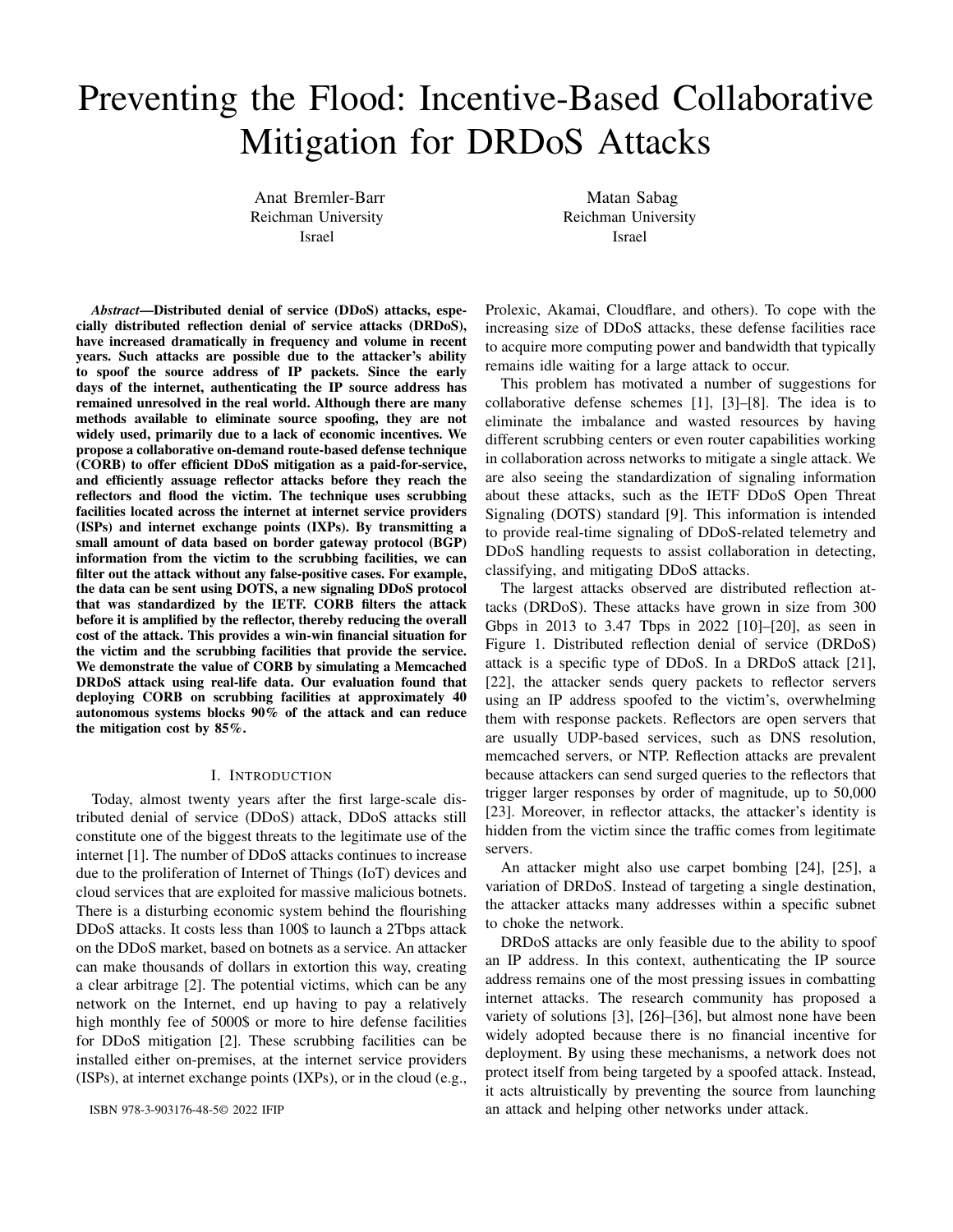and highlight the technologies that can be used to implement CORB, such as BGP Flowspec, and DOTS.

Scrubbing at the ISP level: ISPs can deploy dedicated scrubbing devices (e.g., Radware), but we demonstrate that CORB can be implemented using standard protocols for DDoS mitigation. The basic and most common technique used by ISPs on their border routers is Remote Triggered Blackhole (RTBH) [38], [39]. Based on its source or destination address, RTBH is able to abandon undesirable traffic before it enters the AS, by dropping traffic in all the BGP border routers. BGP Flowspec [37] is a more sophisticated and subtler way to block specific flows of traffic based on their destination, source, port, DSCP, and others. BGP Flowspec is the control protocol that injects filters to the data plane of the AS border routers (ASBRs), which can handle filtering at a high rate. Because BGP Flowspec can apply filtering rules to all of the AS's border routers, we refer to the AS as a single entity throughout the remainder of this paper.

Scrubbing at the IXP level: Internet exchange points (IXPs) provide DDoS mitigation services similar to those provided by ISPs [40]. IXPs offer an ideal location at which to deploy DDoS mitigation, since many ISPs make use of them for traffic exchange. For example, the DE-CIX in Frankfurt and the AMS-IX in Amsterdam, use over 800 networks and over 6 Tbps [41]. By empowering one of these large IXPs with mitigation services, hundreds of member networks will immediately benefit, without the need for changes in Internet protocols or cooperation and coordination between the member networks. We demonstrate that applying CORB to large IXPs can significantly enhance attack mitigation.

Scrubbing with cloud scrubbing centers: Cloud-based scrubbing centers are another form of DDoS mitigation services. In the event of an attack, traffic is redirected via DNS or BGP to a scrubbing center, where a mitigation system subdues the attack traffic and forwards clean traffic back to the network for delivery. The majority of scrubbing vendors [42] have multiple scrubbing centers that can handle large-scale attacks situated at different locations around the globe [43], [44]. It is noteworthy that the attack volume of the most recent DRDoS attack is close to the maximum capacity of many of these scrubbing centers [44]. CORB assumes that we are aware of the legitimate packet route and, as a result, all other routes are deemed illegitimate; however, BGP and DNS redirection can cause the traffic to change routes, making it more difficult to maintain the original route information. Hence, this work focuses on the use of mitigation services for DDoS within the AS network, primarily at ISPs and IXPs.

CORB requires that we transmit information related to the attack from the victim to the scrubbing ASes (SASes). To accomplish this task, we use DDoS Open Threat Signaling (DOTS) [9], [45]. DOTS is a protocol that was standardized by the Internet Engineering Task Force (IETF) and is designed for real-time signaling related to DDoS attacks.

Lastly, it is important to note that the CORB algorithm does not assume any properties for the internet routes; they can be asymmetric, and the victim may be an anycast address.

## III. CORB

CORB is based on the principle that even if an attacker succeeds in spoofing packets that bear the victim's source address, those packets will have been sent to the reflector via routes that are different from those typically used for legitimate packets originating from the victim. The expected route from the victim to the reflector can be determined at the AS level by using BGP information. Each destination (i.e., a network prefix) in the BGP table is assigned with an outgoing neighbor and an associated ASpath. BGP is a policy routing protocol that chooses the best route according the ASpath, which is the route expressed in AS level information. As part of CORB, we use the ASpath to extract the pertinent filtering information and send it to the scrubbing ASes (SASs). By examining the ASpath information, the scrubbing AS can identify which packets did not arrive via the expected route. With this information in hand, the scrubbing AS can filter out a majority of the attack volume prior to reflection and amplification.<sup>2</sup>

In this section, we have a victim  $v$  and  $M$  scrubbing ASes  $sAS_1$ , .. $sAS_M$  spread around the world. There are two modes of CORB operation: CORB-Strict and CORB-Loose, where loose transmits less filtering information and can filter fewer cases, as compared with strict. The algorithm consists of three stages: detection, signaling, and mitigation.

#### *A. Detection*

The paper assumes that the victim  $v$  has a basic DDoS detection mechanism capable of identifying DDoS attacks if a substantial amount of packets are involved. In addition, we assume the detection mechanism can classify the attack type as a DRDoS attack and discover the set of reflectors  $R = r_1, r_2, \ldots r_k$  involved in the attack based on their IP addresses. Detecting a DRDoS attack and determining the reflectors involved is typically straightforward. This is because the victim will notice that it receives responses even though it did not initiate the request [46]–[49].

## *B. Signaling*

Upon detecting the DDoS attack, the victim sends the scrubbing ASes signals requesting mitigation. The mitigation request contains information retrieved from the victim's BGP table. The specifics of what is sent depend on the CORB mode. The signaling can be performed using DOTS [9].

Figure 2 illustrates the basic concept behind **CORB-Loose**. In this scenario, the expected route of an authentic packet sent

 $2$ If the victim is a server, the BGP information is held by the server's internet service provider (ISP). This is good news because ISPs are usually involved in the DDoS mitigation process to prevent attacks from disrupting the entire network.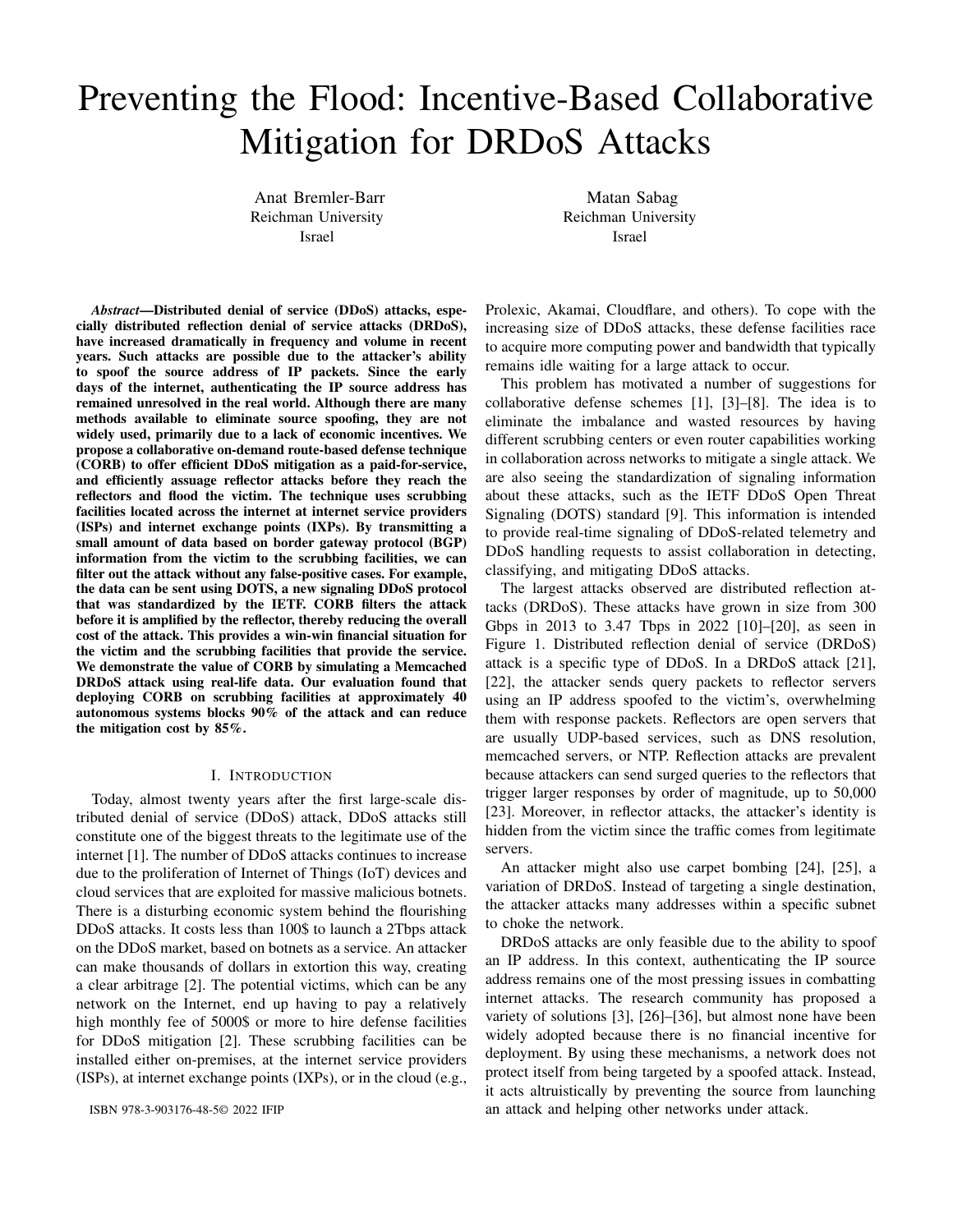from the victim  $v$  to the reflector  $r$  is not expected to pass through the scrubbing AS  $sAS$ . In other words, the scrubbing ASes should not observe packets from  $v$  to  $r$  unless they are spoofed. For this reason, the scrubbing AS can filter all of these packets before reflection, thereby reducing the flood that would have been caused by an amplification.

For each reflector  $r$  participating in the attack and a scrubbing AS  $sAS$ , the victim v performs the following. It checks the BGP table to see whether the BGP route (ASpath) from itself to r traverses through  $sAS$ . When it does not, v sends a mitigation request to  $sAS$  to filter all packets from v to r.<sup>3</sup>



Fig. 2. CORB-Loose:  $sAS$  filters spoofed traffic arriving from the attacker  $a$ with destination  $r$  and source  $v$  because  $sAS$  does not reside on the expected route between  $v$  to  $r$ 

**CORB-Strict** deals with scenarios where  $sAS$  is on the expected route from the victim to  $r$ , which prevents CORB-Loose from detecting and mitigating it. But in this case, the incoming interface is different, as shown in Figure 3. Here, the victim  $v$  sends to  $sAS$  information about the expected incoming interface a legitimate packet from itself to r should enter to *sAS*. The incoming interface information is passed in the form of the neighbouring AS Number (ASN). If  $sAS$  is not included in the path to  $r$ , it sends  $null$ . In our example, this information is the neighboring AS  $n$ . Hence,  $sAS$  should filter out any packets going from  $v$  to  $r$  that do not come through the neighboring AS  $n$ . Consequently, CORB-Strict can filter a larger number of spoofing cases.

Providing the BGP information is current, it is straightforward to prove that the algorithm has zero false-positives. In addition, the algorithm does not assume any properties for the internet routes; they can be asymmetric, and the victim may be an anycast address. Hence, we should ensure that the signaled information is current, i.e., we should notify the scrubbing AS if the information provided to it has changed due to changes in BGP routes. The updates should be minimal since most BGP routes on the internet remain stable for days [50] and the likelihood of any significant change in relevant information is small. If there are new reflectors involved in the attack, this would be another reason for updating to occur.





Fig. 3. CORB-strict:  $sAS$  filters spoofed traffic arriving from the attacker a with destination  $r$  and source  $v$  because it arrives from the incoming interface  $x$  while legitimate traffic from  $v$  to  $r$  should enter through the incoming interface n. Note that CORB-Loose cannot detect this situation because  $sAS$ is indeed on the path from  $v$  to  $r$ .

Signaling to a scrubbing AS in CORB-Loose has a size bound of  $O(|R_j|32)$  for IPv4 and  $O(|R_j|128)$  for IPv6, where  $\sqrt{R}$  is the number of reflectors. In reality, this size bound will be significantly lower than  $/R$  since we send the IP address of a reflector only when the observed traffic from the victim must be filtered by the scrubbing AS. In CORB-Strict, the bounds are  $O(|R|$   $(32 + 32)$  and  $O(|R|$   $(128 + 32)$ , respectively, since for each reflector we also include the neighbor ASN of the scrubbing AS that is expected to send the route legitimate traffic from the victim to  $sAS$ . We note that the memory state is proportional to the number of reflectors, but not to the number of attackers, which is significantly higher.

## *C. Mitigation*

In order to detect spoofed traffic, packets bearing the source address of the victim should be filtered in accordance with CORB filtering information. As noted previously, the Flowspec protocol supports filtering based on both the source and destination addresses. CORB-Loose filtering is straightforward, as all traffic claiming to originate from the victim must be dropped. CORB-Strict requires filtering according to the information pertaining to the incoming interface from which it entered the AS. This can be achieved with BGP Flowspec and VRF (Virtual routing and forwarding) features.

## *D. IXP case*

So far, we have discussed the capabilities of performing scrubbing in ASes (scrubbing ASes). An additional candidate for scrubbing is the Internet Exchange Point (IXP), where many Internet infrastructure companies, such as Internet Service Providers (ISPs), exchange Internet traffic. Recent studies suggest that many IXPs also suggest mitigation and detection techniques [40], [41]. We can therefore see that the IXP provides a filtering facility that works on the edges between two ASes. The CORB algorithm can be adapted naturally to IXP, checking edges instead of AS. As an example with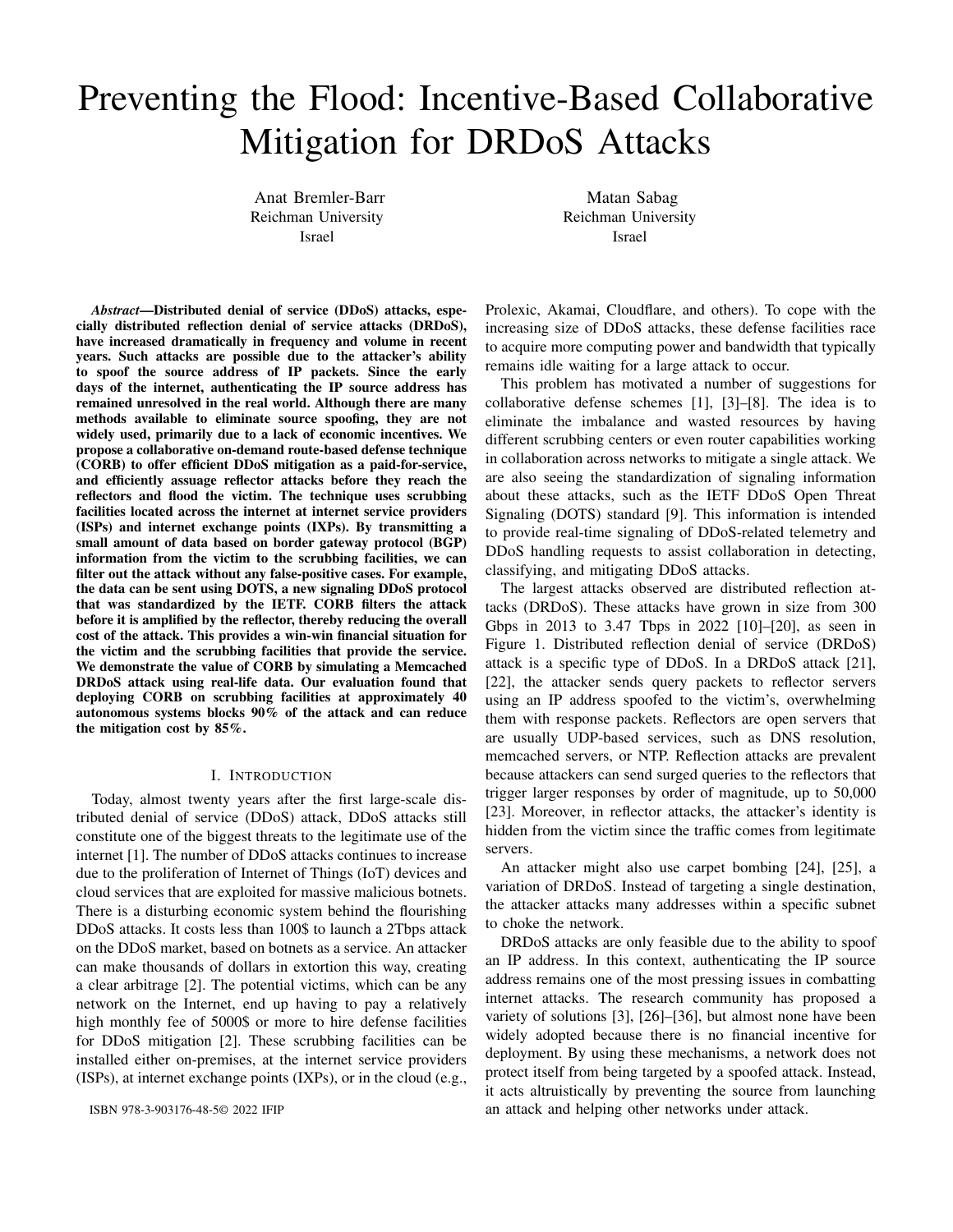CORB-Loose, Let  $(AS<sub>s</sub>, AS<sub>e</sub>)$  be a link in an IXP that has scrubbing capabilities. For each reflector  $r$  participating in the attack and a link  $(AS<sub>s</sub>, AS<sub>e</sub>)$ , the victim v performs the following. It examines the BGP table to determine whether the BGP route (ASpath) from itself to  $r$  traverses the link  $(AS<sub>s</sub>, AS<sub>e</sub>)$ . When it does not, v sends a mitigation request to the corresponding IXP to filter all packets from  $v$  to  $r$ .

## *E. Carpet mitigation attack*

It is straightforward to implement CORB to mitigate carpet bombing attacks [24], [25]. This is a variation of DRDoS that, instead of attacking one destination, attacks a whole subnet of addresses to choke a network. In this case, CORB should be applied to the victim subnet.

## *F. Accuracy*

CORB has almost no false-positives since false-positives occur only during the updating of the BGP information. That said, under DDoS attacks, some false positives are reasonable since the victim would not be available regardless of mitigation. Inherently, CORB has some false-negative states. This means it can reduce the volume of the attack but not eliminate it completely, which is common to many mitigation DDoS solutions [28]. This is because most mitigation techniques are used in layers, where each mitigation technique filters some of the traffic until it achieves a reasonable volume that the victim can handle. An obvious false-positive case occurs when there is no scrubbing center between the attacker and the reflector; in other words, when CORB is not in the spoofed traffic path. To analyze the limitations of CORB (false positives), we define  $LCA(a, v, r)$  as the least common ancestor at the AS level between the legitimate route from  $v$  to  $r$  and the spoofed route from attacker a to r. As long as  $sAS$  appears before  $LCA(a, v, r)$ , both CORB modes are useful because  $sAS$  does not expect to see traffic from v (see Figure 2). When sAS appears after  $LCA(a, v, r)$ , both modes result in false-negatives since the incoming interface is the same for both legitimate and spoofed traffic, as seen in Figure 4. It is only in the case of  $LCA(a, v, r) = sAS$  that CORB-Loose may produce false negatives, but this is not the case for CORB-Strict (see Figure 3). Accordingly, the difference in performance between the two modes is not that significant, as we demonstrate in Section IV.

## IV. CORB SIMULATION

The primary objective of CORB is to protect against spoofed reflected traffic. We first define measures of filtering performance that apply to both strict and loose modes. We measure impact of scrubbing in the AS level. an AS that deployed CORB is denoted as a scrubbing AS (SAS).

A packet sent from AS  $a$  to AS  $r$  that spoofs AS  $v$  will be filtered out by SAS  $sAS$  if and only if the packet's route includes  $sAS$  and if  $sAS$  is capable of filtering out the spoofing of  $v$  under CORB version  $ver$ , which can either be loose or strict. We represent the aforementioned statement as follows:



Fig. 4. Both spoofed traffic from the attacker  $a$  to  $r$  and legitimate traffic from the victim  $v$  to  $r$  are routed through  $x$  before arriving at the scrubbing center sAS. Therefore, both legitimate and spoofed traffic arrive at sAS on the same interface, and both CORB modes will fail to detect spoofing.

$$
filter_{sAS}^{ver}(a, r, v) = \begin{cases} 1 & sAS \text{ filtered the packet} \\ 0 & \text{otherwise} \end{cases}
$$
 (1)

Similarly, we can define the  $filter$  function for a set of SASes S.

$$
filter_S^{ver}(a, r, v) = \begin{cases} 1 & \text{9 sAS } 2 \text{ S which filtered the packet} \\ 0 & \text{otherwise} \end{cases} \tag{2}
$$

DDoS defense must be examined from the perspective of the victim, taking into account the attackers, reflectors, and scrubbing ASes. Let  $S$  represent the set of all  $SASes$ ,  $R$  the set of all reflectos,  $V$  the set of all victim ASes, and  $G$  the set of all ASes in the graph. Cumulative reflection protection  $(CRP)$  is the number of paths in the graph in which packets sent from any AS  $a \, 2 \, G$  to any AS  $r \, 2 \, R$ , spoofing an address from AS  $v$  2V, are filtered by a sAS 2S.

$$
CRP^{ver}(V, S) = \sum_{a \geq G} \sum_{r \geq R} \sum_{v \geq V} filter_S^{ver}(a, r, v)
$$
 (3)

This measure contains the possible paths by which scrubbing AS  $sAS$  2 S can filter traffic from an attacker AS  $a \nightharpoonup G$  to a reflector AS  $r \nightharpoonup R$ , which spoofs victim AS  $v \nightharpoonup V$ . Essentially, this measurement describes the filtering ability of CORB in the context of a specific attack. We define the percentage of successful mitigation  $(\%$  mitigation) as the ratio between  $CRP(V, S)$  and the total number of possible reflection attack paths. Formally:

$$
\%mitigation = \frac{CRP(V, S)}{\sum_{a2G} \sum_{r2R} \sum_{v2V} 1} \tag{4}
$$

Therefore, in this section, when we say, for example, that a configuration of CORB blocks 34% percent of the attack, it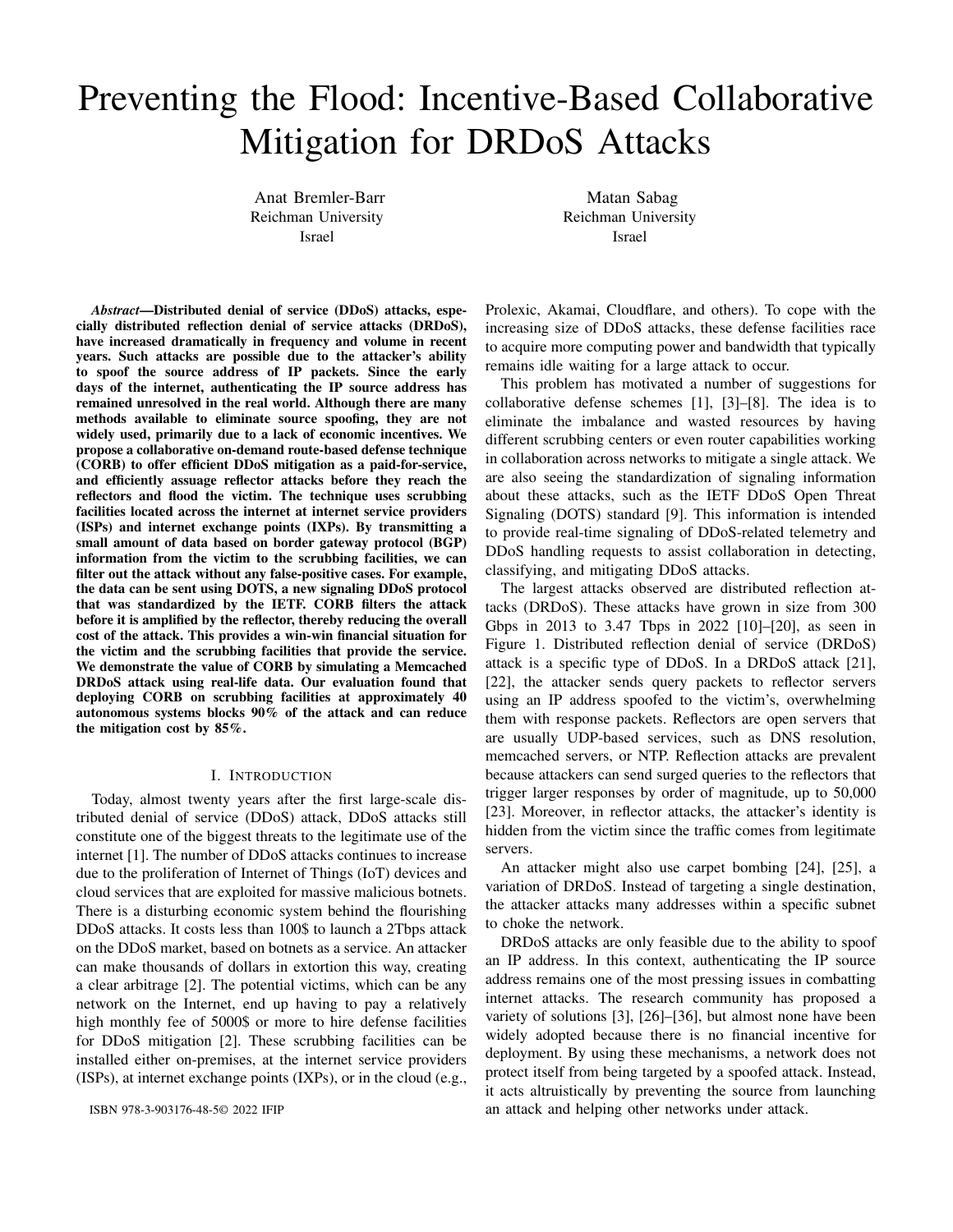is meant that the ratio between the  $CRP(V, S)$  and the size of all possible attack vectors in the simulation is 0.34.

## *A. Memcached Attack Simulation*

We drew inspiration from the 1.3 TBps memcached attack on GitHub in 2018 to conduct a realistic simulation [23]. The AS graph was built based on Caida's AS Relationship data for 2019-08-01 [51]. The path between pairs of ASes was calculated using the bgp simulator tool [52] that we developed, which was heavily based upon the disco tool [53] that infers the BGP routing based upon [54]. Nevertheless, this was done only for the simulation, and CORB does not assume that paths between ASes are determined in this manner. Using shodan data [55], we defined the set of reflector ASes  $R$  as those with more than ten open memcached IP addresses. V is defined as the set of victim ASes. At the time of the incident, V contained two ASes that GitHub resided on. All ASes are potential attackers in this simulation. The only difference between simulations is the SAS set  $S$  set and the CORB mode. Within the following sections, we elaborate on how we selected S in order to maximize CORB's efficiency. We run the experiment twice for each choice of S, once with CORBstrict (Fig 5) and once with CORB-loose (Fig 6).

In this simulation, we do not account for updates of BGP routes in the graph during the attack; this does not affect the algorithm itself and is only done for convenience. Because CAIDA's data is incomplete, we avoided scenarios in which the path between two ASes could not be calculated. Fortunately, this is a small proportion (less than 1%) of the paths in the graph.

## *B. Simulation results*

In this section, we present and analyze our simulation results that are reflected in Fig. 5 and in Fig. 6 for strict and loose CORB modes respectively. We show that in order to achieve route-based packet filtering efficiently with a relatively small number (fewer than 100 out of 65,000) of SASss, we are required to choose core networks that tend to be the LCA of many ASs.

Tier-1: When S is set to tier-1 ASes, CORB-Strict and CORB-Loose can respectively block 44% and 41% of attacks. Furthermore, CORB-Strict and CORB-loose block 40% and 37% of the attack respectively, just by deploying on ten tier-1 ASes. If we assume that a small number of ASes will implement a sophisticated defense system for economic reasons, we will witness an immediate reduction in the volume of attacks on the internet. In selecting only tier-1 ASes, one can expect that CORB will have no effect when an attack targets further downstream tiers, as no SAS is present in any of the attack paths.

Tier-2: CORB-Loose and CORB-Strict block 37% and 22% of attacks, respectively, when deployed on tier-2 ASes. According to our estimate, this is drastically less efficient than deploying on tier-1 ASes, since tier-2 ASes are LCAs of fewer ASes.

Tier-1 and tier-2: Using both tier-1 and tier-2 ASes, we created a combined list, and we selected the top 100 with the most direct customers. There was a dramatic improvement, as five SASs were able to block more than 50% of the attack, and 25 SASs were able to block 70%. By-customers:  $S$  is defined as the top 100 ASes according to the number of direct customers. In choosing based upon direct customers, it implies that there are a large number of ASes whose LCA is in S. This method of deployment has been found to be the most effective. This deployment is less effective than the Tier-1 and Tier-2 deployments for the first 18 SASs. However, while the latter keeps stagnating after reaching approximately 70%, this deployment reaches 92% protection with 84 filtering SASs (with CORB-Strict), more than 20% higher than deployments using tier-1 or tier-2 ASes. Furthermore, we observe that 80% mitigation can be achieved by 70 SASs, rendering the attack practically insignificant. CORB-Loose offers protection up to 80% and corresponds to a performance degradation of approximately 12% compared to strict CORB. Yet, CORB-loose in this scenario is still superior to the other deployments mentioned, even if in strict mode. CORB will therefore have an influential impact on attack mitigation when deployed on services such as IXPs. They serve as the link between internet infrastructure companies such as ISPs and CDNs, thereby serving as the LCA for a number of networks.

Random We carried out 20 iterations of random deployments of 100 SASs. Random deployments demonstrated poor performance when using route-based packet filtering. The best results came from random deployments that were less than 2%. Stub ASes and ASes that serve as the LCA for a small number of ASes have no effect and are ineffective. This illustrates the importance of selecting SASs carefully. Fortunately, the ASes that are suitable for CORB deployment are also the ones with an incentive to do so.

## *C. Financial implications*

By dropping spoofed packets before reflection, CORB reduces attack volume significantly. It is reasonable to assume that the Scrubbing ASes will charge a fee based on the volume of traffic. The ratio between the sizes of the response and the request is called amplification factor. For amplification factor P, handling a spoofed packet after reflection is more expansive by approximately  $P$ . Accordingly, CORB has a profound effect on mitigation costs for victims.

Memcached has a bandwidth amplification factor of about 50,000 [23]. To estimate the victim's saving when using CORB, we charged 1 money unit (such as a dollar) for packets that CORB was able to filter, and 50,000 for packets that CORB was not able to filter. This price was compared to the cost it would have paid without CORB deployment, i.e. all spoofed packets reach their targets.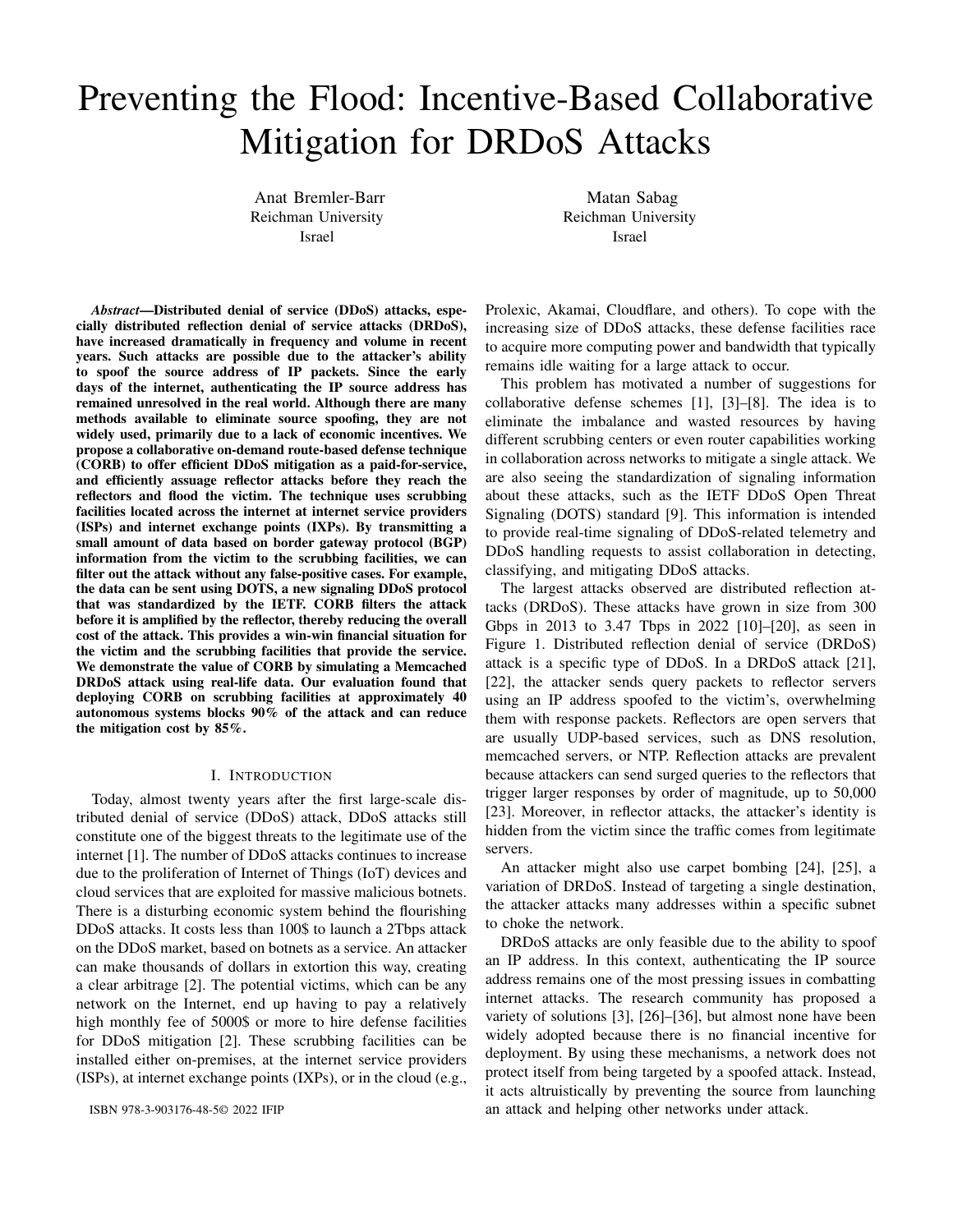

Fig. 5. Attack simulation with strict CORB



Fig. 6. Attack simulation with loose CORB

Figure 7 illustrates CORB-Strict's ability to save from 25 percent when deployed on the least effective SAS set (tier-2) to 90 percent when deployed on the most effective SAS set. The graph in figure 7 clearly depicts the opposite of the graph in figure 5 due to the relationship between mitigation success rate and cost savings. In addition, CORB can save us approximately 22% to 65%, based on the SAS set, even if we only use it on 20 SASs. CORB-Loose cost savings are slightly less than CORB-strict ones, but still of paramount importance to the victim. By deploying CORB-Loose, victims could save between 10 and 80 percent, depending on the SAS set (2).

It is evident from these results that both the SASs and the victims can benefit from the deployment CORB.

#### V. DOTS IMPLEMENTATION DETAILS

This section describes how DOTS should be extended to support CORB. Our offer to extend DOTS, as opposed to, for example, designing our proprietary protocol, is based on the





Fig. 8.

fact that in order to be widely adopted, a defense mechanism must be simple to implement and based on standard internet protocols.

There are two types of protocols between a DOTS client and a DOTS server: the signal channel [45] and the data channel [56]. DOTS clients use the signal channel in order to signal their need for DDoS protection. If the DOTS client detects a DDoS attack, it sends a mitigation request over the signal channel, which includes the following fields: targetprefix, target-protocol, etc. It can be concluded from this that DOTS is primarily concerned with mitigating DDoS attacks based on the target, which requires examination of the packet's destination field.

As mentioned in section III, the victim of a reflection attack may be interested in requesting spoofed traffic filtering based on the packet's source address. In CORB-Loose, a request by the victim to the SAS to filter packets based on the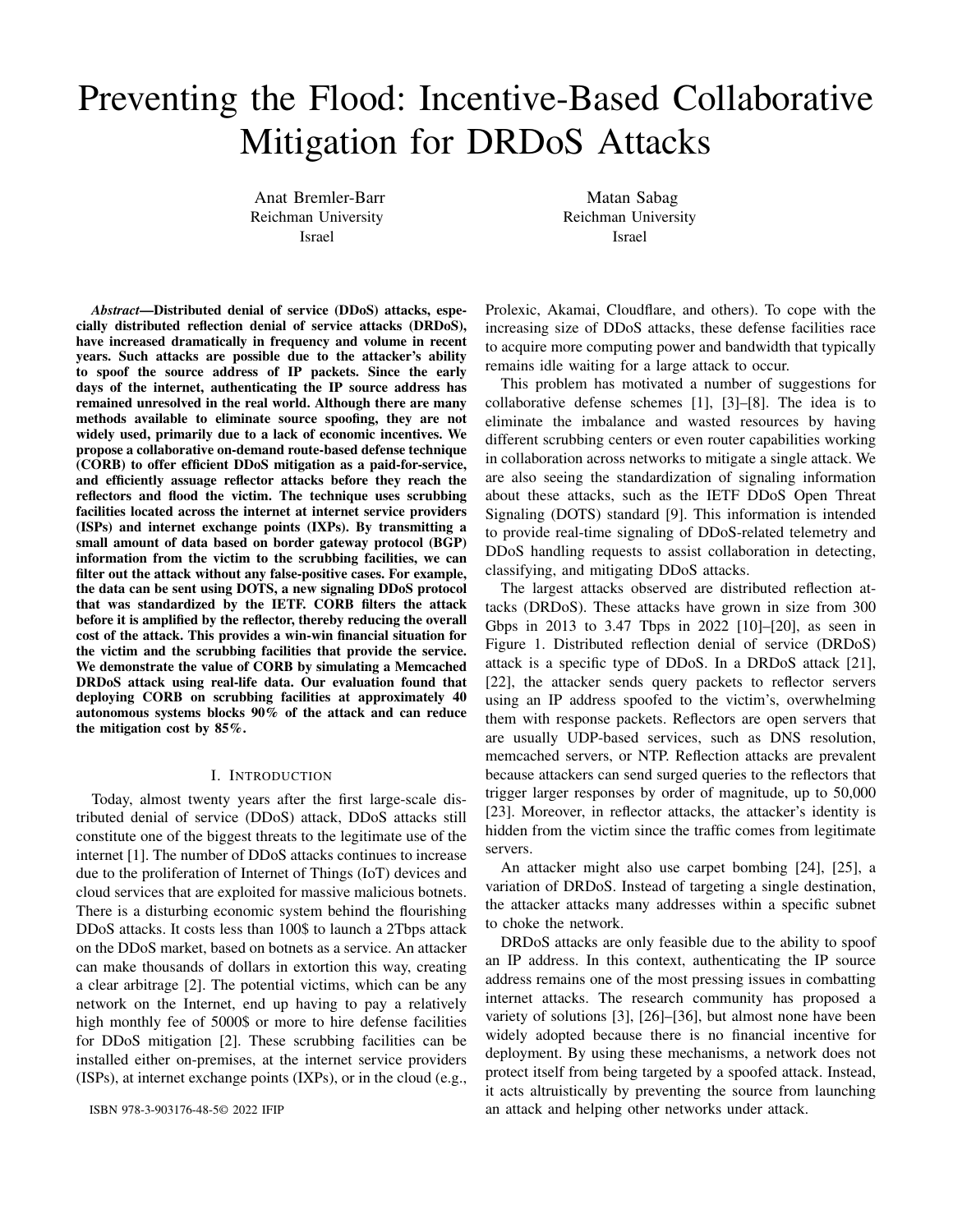victim's source address is accompanied by a list of reflectors to which packets from the victim are not expected to be forwarded through the SAS. When using CORB-Strict, the additional information being sent is a list of the reflectors participating in the attack and their expected incoming interface when authentic packets are routed through the SAS (or null, if there is none). In order to send such information with DOTS, we offer to extend the signal channel protocol by adding a target\_reflector\_interface field entry to the mitigation request. As this is an optional entry, backward compatibility can be assured (earlier versions of DOTS will ignore it). The *target reflector interface* contains a list of 〈reflector network,asn〉 tuples. Each tuple contains the IP address of the reflector and its corresponding expected incoming interface, which is always null in CORB-Loose. Unlike in our simulation, in which we addressed the reflector's AS as a single unit, we specify the reflector's address because in reality, different networks within the same AS may have different routes to the same destination.

## VI. RELATED WORK

DDoS mitigation and IP spoofing prevention are crucial for a functioning and stable internet environment. As such, the research community has spent years proposing solutions to these topics.

The majority of these solutions, such as [26], [27], [29]– [33], [36], suffer from one or more of the following: they do not provide incentives for deployment, they are not feasible in today's internet environment, or they make assumptions that are unrealistic.

In the past years, many papers proposed solutions that provide some form of cooperative defense. Some solutions such as [4], [57] are unable to protect against attacks from legacy networks without their defenses in place. Others, such as [58] do not perform well in non-contiguous deployment. Some papers are tailored to a small group of ISPs that are interconnecting with one another and have the relationship of customer-provider or peer, a limitation that CORB is not subject to. [59]–[61] have developed collaborative approaches for detecting and neutralizing botnets that participate in attacks and for developing collaborative IP blacklists and collaborative IP blacklists. These may suffer from deficiencies as they are not well maintained and properly updated.

CORB resembles approaches like Catchit [3] in that it is a collaborative route-based solution that provides routers with information regarding the valid arrival path of packets from a specific source. CatchIt has several shortcomings, such as the requirement to check every packet, even if no attack is in progress, and the necessity to continuously update a table that maps between sources and corresponding interfaces. Perhaps the most significant difference between CORB and CatchIt is that CatchIt both modifies BGP as well as introduces a proprietary protocol called RING to establish the route-sharing mechanism between the ASes. As a result, ASBR's control and data planes will need to be modified. Taking advantage of

standard protocols such as DOTS and BGPFlowspec, CORB overcomes this problem.

#### VII. CONCLUSION

CORB is a novel route-based filtering system for mitigating DRDoS attacks that employs network collaboration in order to hamper even the most powerful attacks. The most important contribution of our work is that we establish a practical framework that enables routers to receive information about inter-domain BGP routing decisions on-demand by utilizing existing protocols while providing true economic incentives for networks to adopt it.

#### **REFERENCES**

- [1] E. Osterweil, A. Stavrou, and L. Zhang, "21 years of distributed denialof-service: A call to action," *Computer*, vol. 53, pp. 94–99, 08 2020.
- [2] C. Labovitz, "Tracing volumetric ddos to its booter / iphm origins," 2021. [Online]. Available: https://www.nanog.org/news-stories/nanogtv/nanog-82-webcast/tracing-ddos-end-to-end-in-2021/
- [3] J. Li, J. Bi, and J. Wu, "Towards a cooperative mechanism based distributed source address filtering," in *2013 22nd International Conference on Computer Communication and Networks (ICCCN)*, 2013, pp. 1–7.
- [4] C. Papadopoulos, R. Lindell, J. Mehringer, A. Hussain, and R. Govindan, "Cossack: Coordinated suppression of simultaneous attacks," in *Proceedings DARPA Information Survivability Conference and Exposition*, vol. 2, 2003, pp. 94–96 vol.2.
- [5] M. Essaid, D. Kim, S. H. Maeng, S. Park, and H. T. Ju, "A collaborative ddos mitigation solution based on ethereum smart contract and rnnlstm," in *2019 20th Asia-Pacific Network Operations and Management Symposium (APNOMS)*, 2019, pp. 1–6.
- [6] G. Oikonomou, J. Mirkovic, P. Reiher, and M. Robinson, "A framework for a collaborative ddos defense," in *2006 22nd Annual Computer Security Applications Conference (ACSAC'06)*, 2006, pp. 33–42.
- [7] R. Saad, F. Nait-Abdesselam, and A. Serhrouchni, "A collaborative peerto-peer architecture to defend against ddos attacks," in *2008 33rd IEEE Conference on Local Computer Networks (LCN)*, 2008, pp. 427–434.
- [8] B. Rashidi, C. Fung, and E. Bertino, "A collaborative ddos defence framework using network function virtualization," *IEEE Transactions on Information Forensics and Security*, vol. 12, no. 10, pp. 2483–2497, 2017.
- [9] R. Moskowitz, "Ddos open threat signaling (dots) requirements," 2019.
- [10] "Network infrastructure security report," 2011. [Online]. Available: http://www.arbornetworks.com/report
- [11] M. Prince, "The ddos that knocked spamhaus offline," 2013. [Online]. Available: https://blog.cloudflare.com/the-ddos-that-knocked-spamhausoffline-and-ho
- [12] ——, "Technical details behind a 400gbps ntp amplification ddos attack," 2014. [Online]. Available: https://blog.cloudflare.com/technicaldetails-behind-a-400gbps-ntp-amplification-ddos-attack
- [13] "Memcached-fueled 1.3 tbps attacks," 2018. [Online].<br>Available: https://blogs.akamai.com/2018/03/memcached-fueled-13https://blogs.akamai.com/2018/03/memcached-fueled-13tbps-attacks.html
- [14] "Memcached ddos attack." [Online]. Available: https://www.cloudflare.com/learning/ddos/memcached-ddos-attack/
- [15] "Inside the infamous mirai iot botnet: A retrospective analysis," 2017. [Online]. Available: https://blog.cloudflare.com/inside-mirai-theinfamous-iot-botnet-a-retrospective-analysis/<br>[16] T. Bienkowski, "No sooner
- Bienkowski, "No sooner did the ink dry:<br>ps ddos attack makes history," 2018. [Online]. 1.7tbps ddos attack makes history," 2018. [Online]. Available: https://www.netscout.com/blog/security-17tbps-ddos-attackmakes-history
- [17] "Aws shield: Threat landscape report," 2020. [Online]. Available: https://aws-shield-tlr.s3.amazonaws.com/2020- Q1 AWS Shield TLR.pdf
- [18] J. Arteaga, "Cldap reflection ddos." [Online]. Available: https://www.akamai.com/uk/en/resources/our-thinking/threatadvisories/connection-less-lightweight-directory-access-protocolreflection-ddos-threat-advisory.jsp